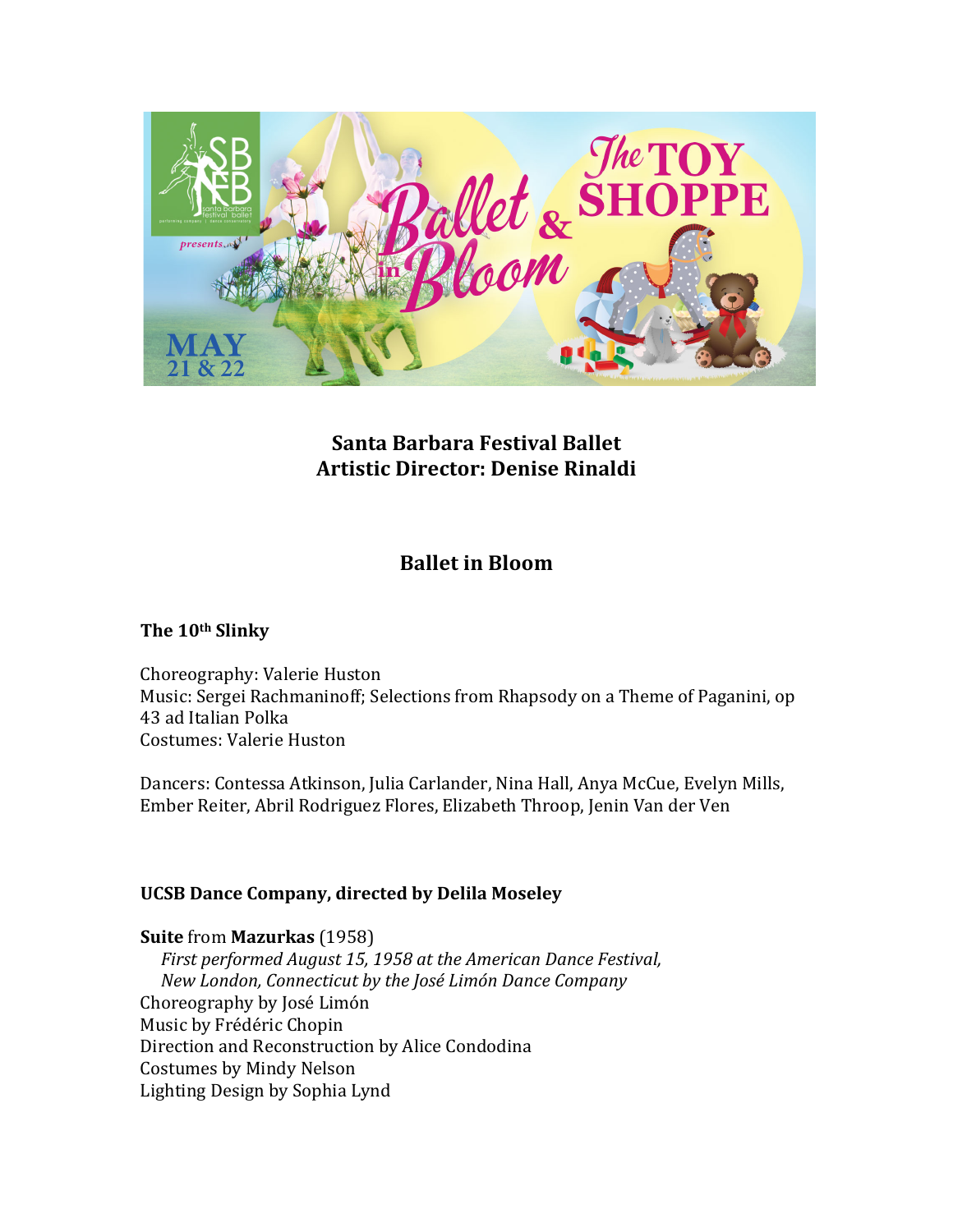Solo: Ana Ko Glass Quartet: Lena Chien, Ana Ko Glass, Millie Novak Solo: Robbie Rosenmiller

*The Mazurkas* (or as they were first titled *Dances* in *Honor of Poznan, Wroclaw, Katowicz and Warszawa)* was created in honor of these cities and their people in Poland. Performed to Chopin mazurkas, these dances are a tribute to the people's heroic spirit in their revival after World War II.

"ã1996, José Limón Dance Foundation, Inc. These performances of Mazurkas, **a** Limón *Dance, are presented by arrangement with The José Limón Dance Foundation, Inc. and* has been produced in accordance with the Limón Styles and Limón Technique service standards established by The José Limón Dance Foundation, Inc. Limón, Limón *Style and Limón Technique are trade and service marks of The José Limón Dance Foundation, Inc. (All rights reserved)"* 

#### **Pandemic Suite** UCSB Dance Company

Choreography by Nancy Colahan Lighting Design by Michael Klaers and Sophia Lynd **OLA (**2020) Music by Ola Gjeilo, *The Ground*

Dancer: *Ana Ko Glass*

**Dedicated to Milly and Wayne Colahan** 

#### **Pas De Quatre**

Choreography: Jules Perrot Music: Cesare Pugni Set by Aimee Lopez and Denise Rinaldi Costumes: Class Act Tutus Costumes made possible by a generous donation from Valerie Huston Special thanks to Yvonne Kleeburg for all the sewing on these beautiful tutus

Dancers: Nina Hall (Marie Taglioni), Evelyn Mills (Carlotta Grisi), Abril Rodriguez Flores (Luclle Grahn), Jenin Van der Ven (Fanny Cerrito)

# **Intermission**